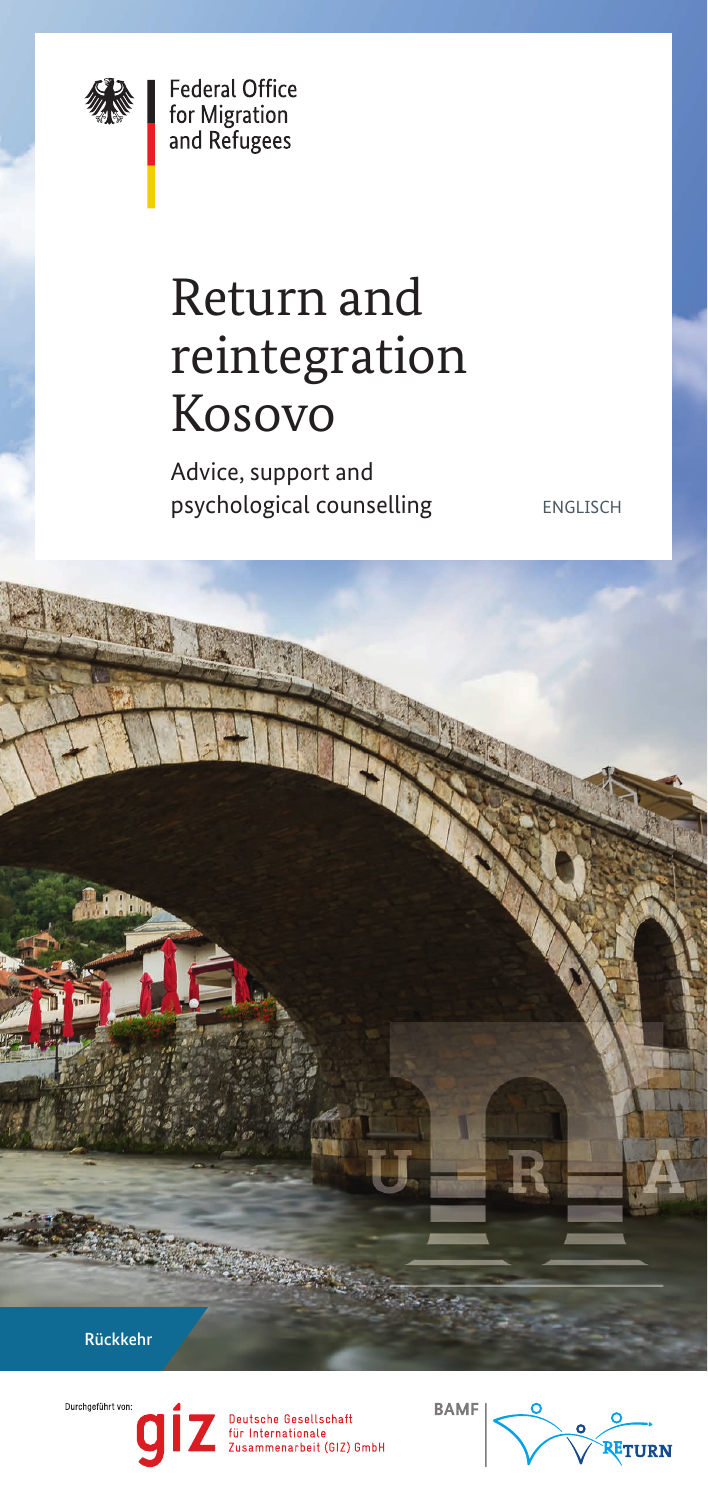

## Return as opportunity

The Bundesamt für Migration und Flüchtlinge (Federal Office for Migration and Refugees) supports sustainable and social return to Kosovo with the reintegration project URA. The project assists people returning to Kosovo and shows them ways of making a new beginning. URA provides those returning with new perspectives and aids in sustainable reintegration in their homeland.

### Return Centre Pristina

In the context of a confidential counselling interview with those returning, their individual needs for reintegration in Kosovo are identified and solutions indicated. Social counselling, job placement and, if necessary, psychological counselling, provide the people with a new perspective in their country of origin and facilitate their reintegration.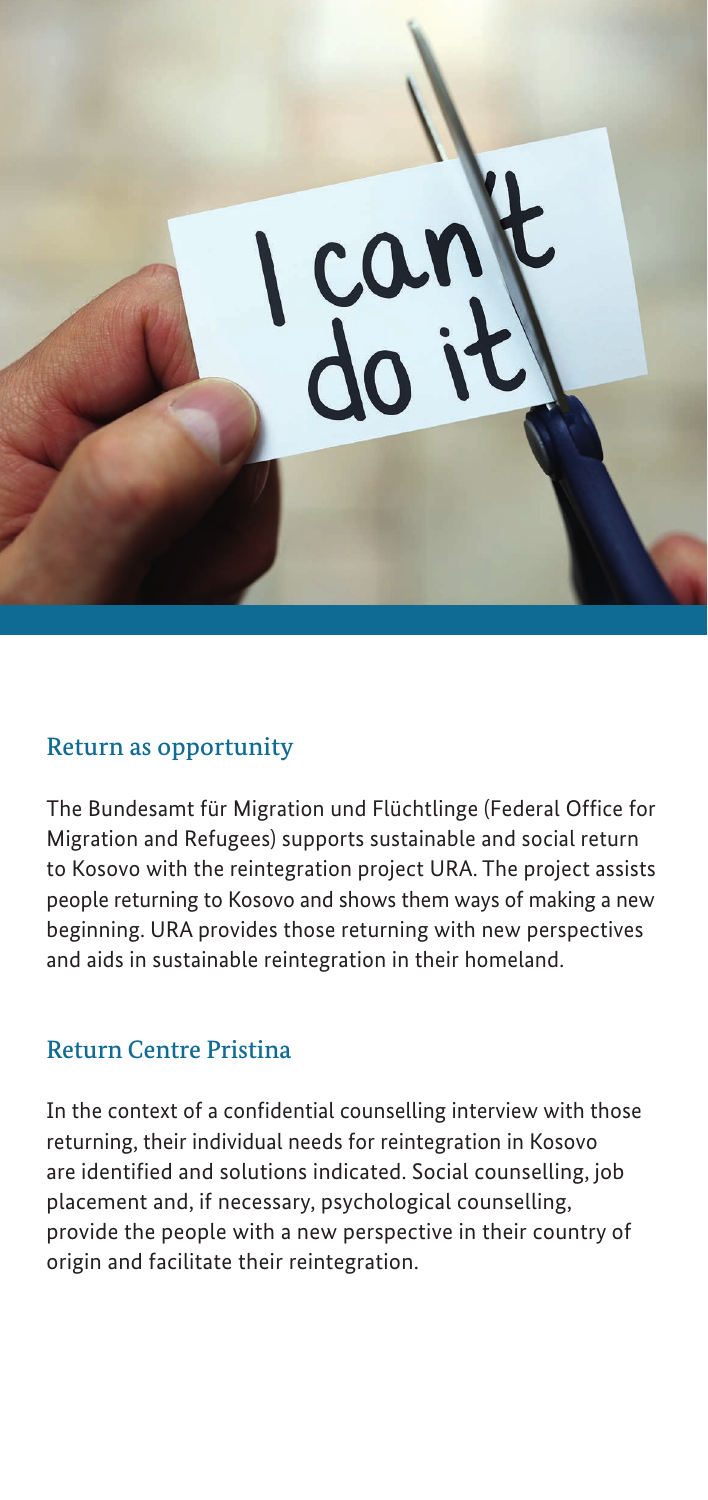

The advisors record the basic data of those returning during the first counselling interview. They make an objective evaluation of the particular situation of those returning and their special need for protection.

After this, the advisors draw up an individual solution for a long-lasting perspective together with those returning. For this purpose, they mediate contacts to other important bodies, accompany those who have returned in attending the authorities or going to the job centre or in looking for accommodation.

They also point out additional support options, such as the Kosovo Integration Programme.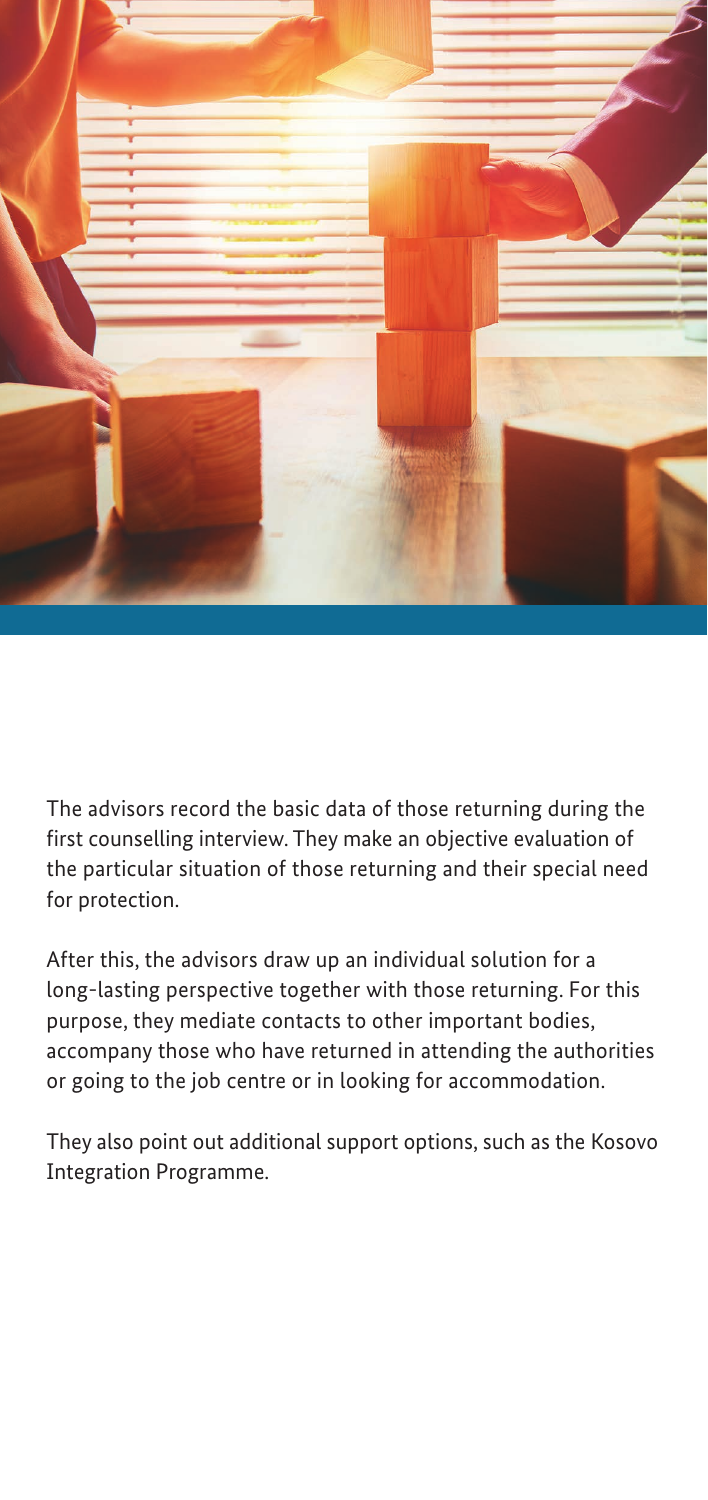#### Information and contact

Office hours in the Return Centre Pristina are Tuesday to Thursday 9.00 a.m.–11.30 a.m. and 12.30 p.m.–3.00 p.m.

Return Centre "URA – The Bridge" Rruga Arkitekt Karl Gega No. 38 10000 Pristina (Republic of Kosovo) Telephone: +383 (0)3823 3002 100 Fax: +383 (0)3823 3002 172 E-Mail: [ura.kosovo@bamf.bund.de](mailto:ura.kosovo@bamf.bund.de)

Requests for assistance and support are accepted solely in the Return Centre in Pristina. Those returning must report there within eight weeks of their return.

#### Financial support is accorded only those returning from:



Württemberg



Lower Saxony **Saxony** North Rhine Saxony







North Rhine Westphalia



Schleswig-**Holstein** 



Berlin Bremen



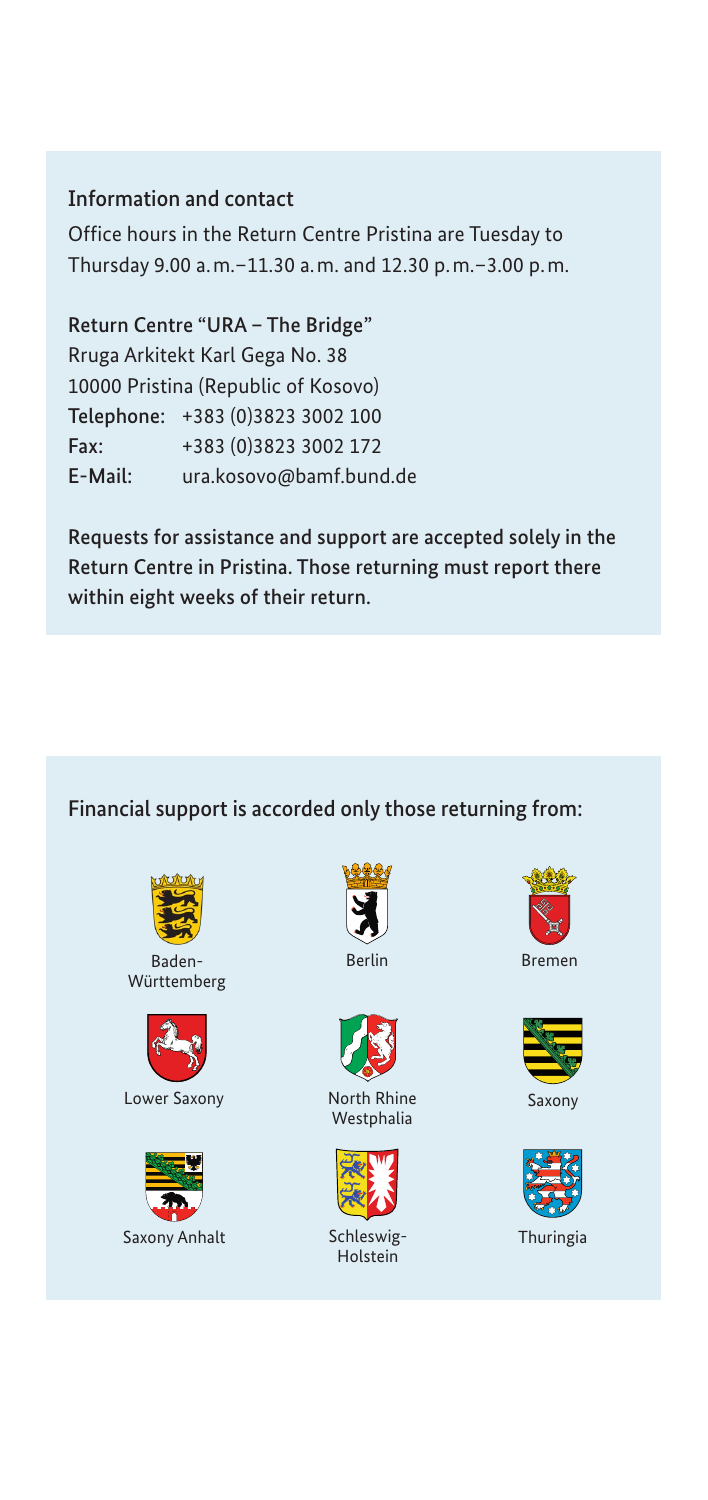## Possible support

Depending on need, immediate aid can cover:

- $\blacksquare$  free social counselling/job placement
- $\blacksquare$  partial reimbursement of travel costs to the centre
- non-recurrent grant of bridge funding
- non-recurrent reimbursement of treatment and medical costs
- $\blacksquare$  grant of monthly rent subsidy
- If applicable, the reintegration offers can include:
- non-recurrent assumption of tuition costs for language courses
- $\blacksquare$  provision of basic school equipment (materials)
- offer of private tuition for school-age children and adolescents
- $\blacksquare$  subsidy for training costs for theoretical and practical occupational further training
- $\blacksquare$  subsidy for cost of living expenses during training
- $\blacksquare$  job placement/mediation of work procurement measures

The following can be granted for start-up support on a non-recurrent basis and only in the case of voluntary return:

- $\blacksquare$  training costs
- $\blacksquare$  training allowance
- $\blacksquare$  start-up capital for promising business ideas

Decisions on offers that go further than social counselling are taken individually on the basis of need or a special need for protection. There is no legal claim to such offers of support.